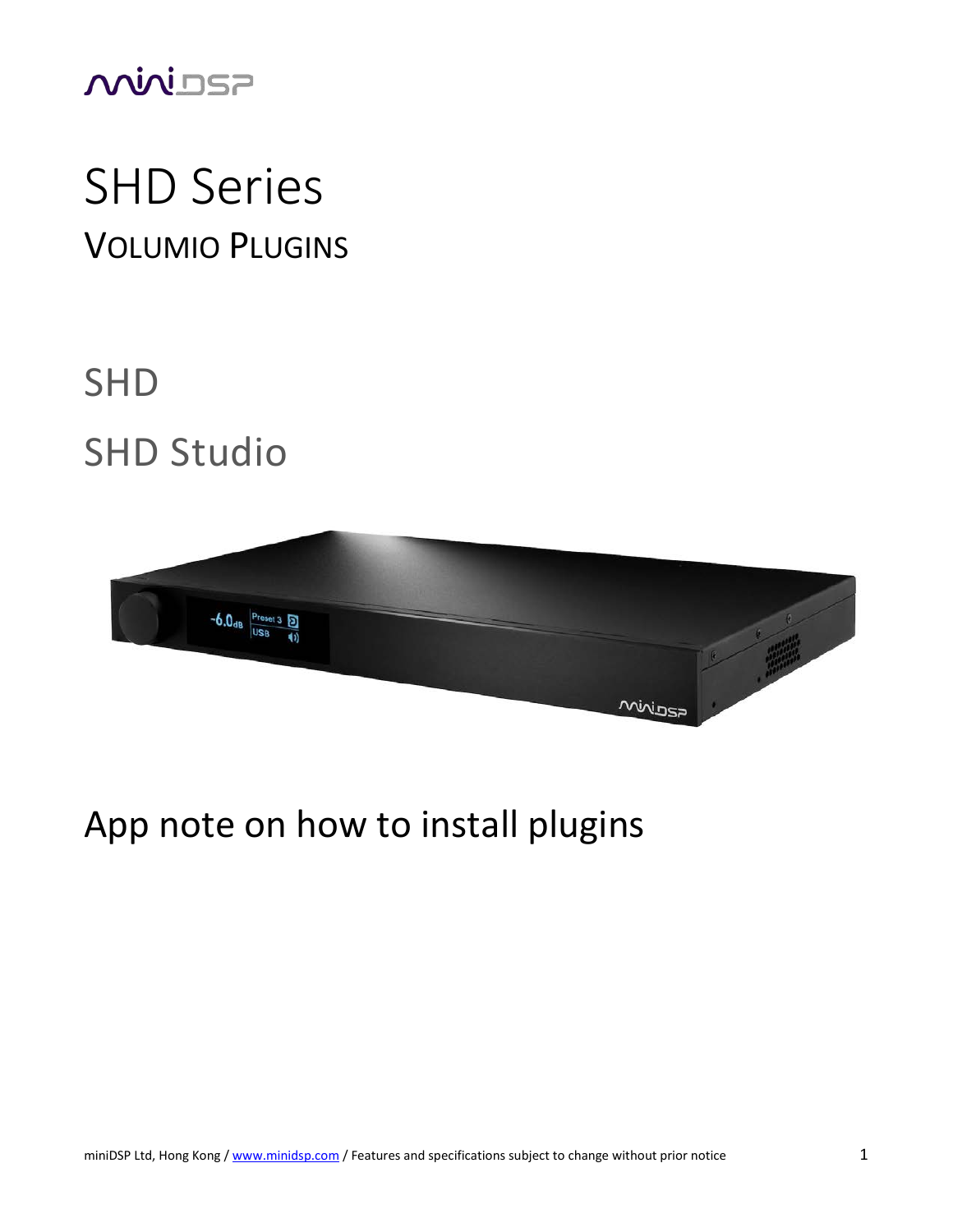## **MUNISP**

### 1 VOLUMIO PLUGINS ON THE SHD SERIES

With the latest Volumio build, the SHD series is able to support  $3<sup>rd</sup>$  party plugins to enhance its streaming capabilities. Here are steps to update your Volumio build.

#### **Step#1**: Install the latest Volumio build for your SHD

To open the web interface, enter one of the following in your web browser window (or click on the links embedded in this document):

- [http://minidsp-shd](http://minidsp-shd/)
- [http://minidsp-shd.local](http://minidsp-shd.local/)

Click on top right corner menu. Select "SYSTEM"

Click on the **Check Updates** button to check our Over The Air update server for the latest version. The below will pop up.

| <b>MUNISP</b>                                     | <b>M</b>                                                                                                              | $\bullet$                                           |
|---------------------------------------------------|-----------------------------------------------------------------------------------------------------------------------|-----------------------------------------------------|
| C Update v1.003                                   |                                                                                                                       |                                                     |
|                                                   | · Added Volumio plugin facility<br>- Several fixes and tweaks for TIDAL and QOBUZ<br>- Several stability improvements |                                                     |
| <b>O</b> System Version                           |                                                                                                                       |                                                     |
| System Version: 1.001 Released: Wed Oct 24 15:14: |                                                                                                                       | Cancel<br><b>Update Now</b>                         |
| C System Updates                                  |                                                                                                                       |                                                     |
| Check Updates                                     | <b>Check Updates</b>                                                                                                  | Check if newer versions of the system are available |
| Delete User Data                                  | Delete User Data                                                                                                      | Delete all your settings and data                   |
| <b>Factory Reset</b>                              | <b>Factory Reset</b>                                                                                                  | Reset your System to factory Settings               |
|                                                   | _______________                                                                                                       |                                                     |
| <b>O</b> Credits And Open Source Licenses         |                                                                                                                       |                                                     |
| Credits And Open Source Licenses                  | Credits and Open Source licenses                                                                                      |                                                     |
|                                                   |                                                                                                                       |                                                     |
| Browse                                            | Playback                                                                                                              | Queue                                               |

Click on the Update Now. It will take about 2-3min. Once the Loading icon disappears, just "reload the webpage" and it will reload your new WebGUI.

**Step#2**: Installing a new plugin.

The new GUI will have access to the "PLUGINS" management. Click on the Top Right GEAR icon and select **PLUGINS**.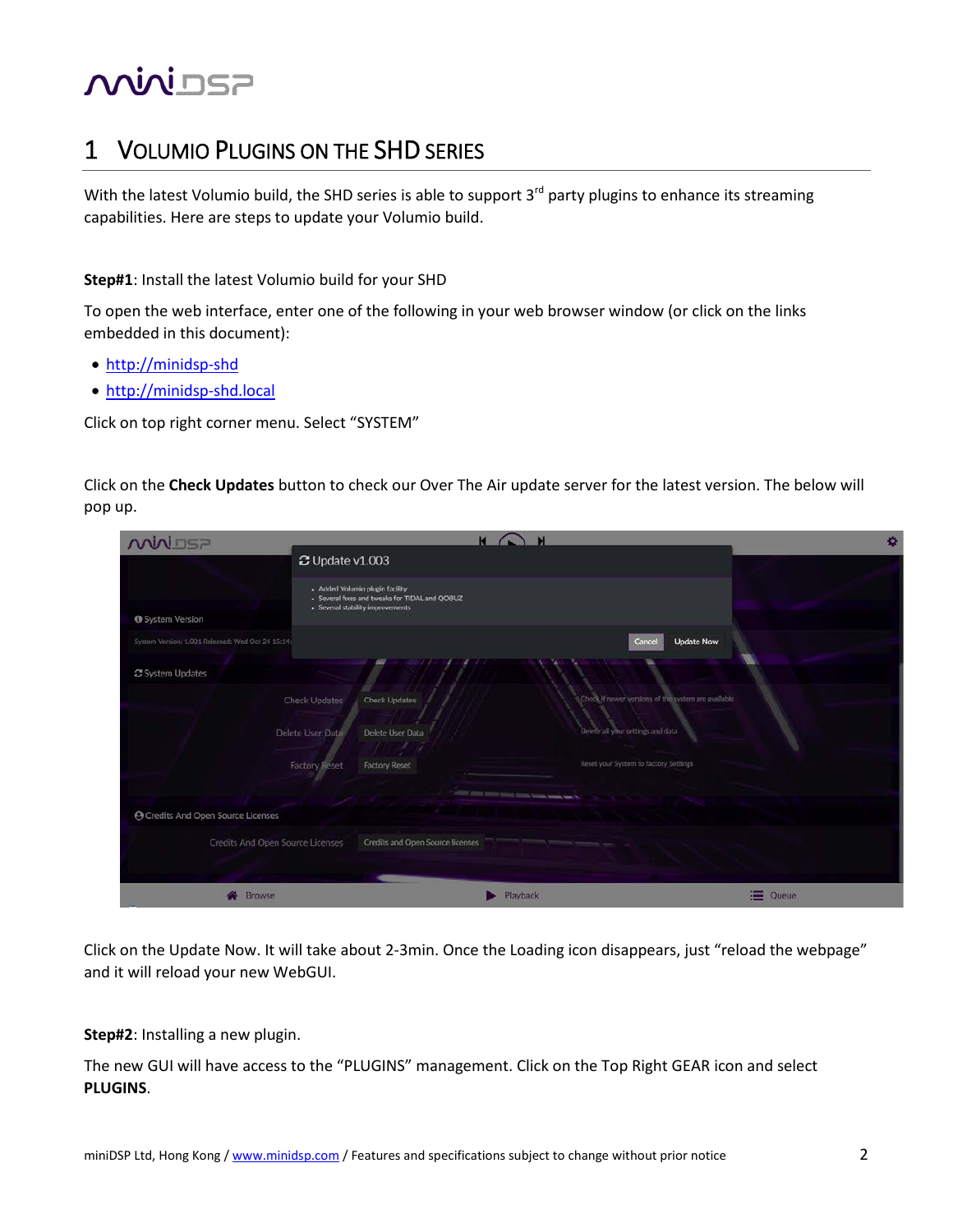### **MUNISP**

- You can now search for any 3<sup>rd</sup> party plugins. Please note that these are 3<sup>rd</sup> party (not developed by main Volumio team) and therefore not all tested.
- For Spotify support, you can add capabilities by "Searching for Spotify plugin by Volumio Team.
- Click Install.

| <b>MUVIDSP</b>                             |                                                         | $\overline{M}$<br>$\blacksquare$ | O.                        |
|--------------------------------------------|---------------------------------------------------------|----------------------------------|---------------------------|
|                                            | Installing Plugin                                       |                                  |                           |
| Plugins                                    | Installing dependencies                                 |                                  |                           |
| <b>⊮</b> Plugins Management                | + Show details                                          | 70%                              |                           |
| Search Plugins<br><b>Installed Plugins</b> |                                                         |                                  |                           |
| Music Services<br>Miscellanea              | Spotify                                                 |                                  |                           |
| System Tools                               | Spotify plugin for Volumio2                             |                                  |                           |
| Arcessorius                                | Author: Volumia Team<br>Version:1.3.5                   |                                  | Updated:18-2-2018         |
| Audio Interface                            |                                                         |                                  |                           |
| User Interface                             |                                                         |                                  | <b>Details</b><br>Install |
|                                            | Youtube Playback                                        |                                  |                           |
|                                            | Youtube playback and public sharing for the Volumio     |                                  |                           |
|                                            | Author:Cristian Pintea, Stefan Laesser<br>Version:0.0.9 |                                  | Updated:16-11-2018        |
|                                            |                                                         |                                  | Install<br><b>Details</b> |
|                                            | $\mathcal{L}$                                           |                                  |                           |
| <b>Browse</b>                              |                                                         | Playback                         | <b>E</b> Queue            |

**Step#3**: Make sure to enable the new plugin - > Click to toggle the ON/OFF button under the "Installed Plugins" tab.